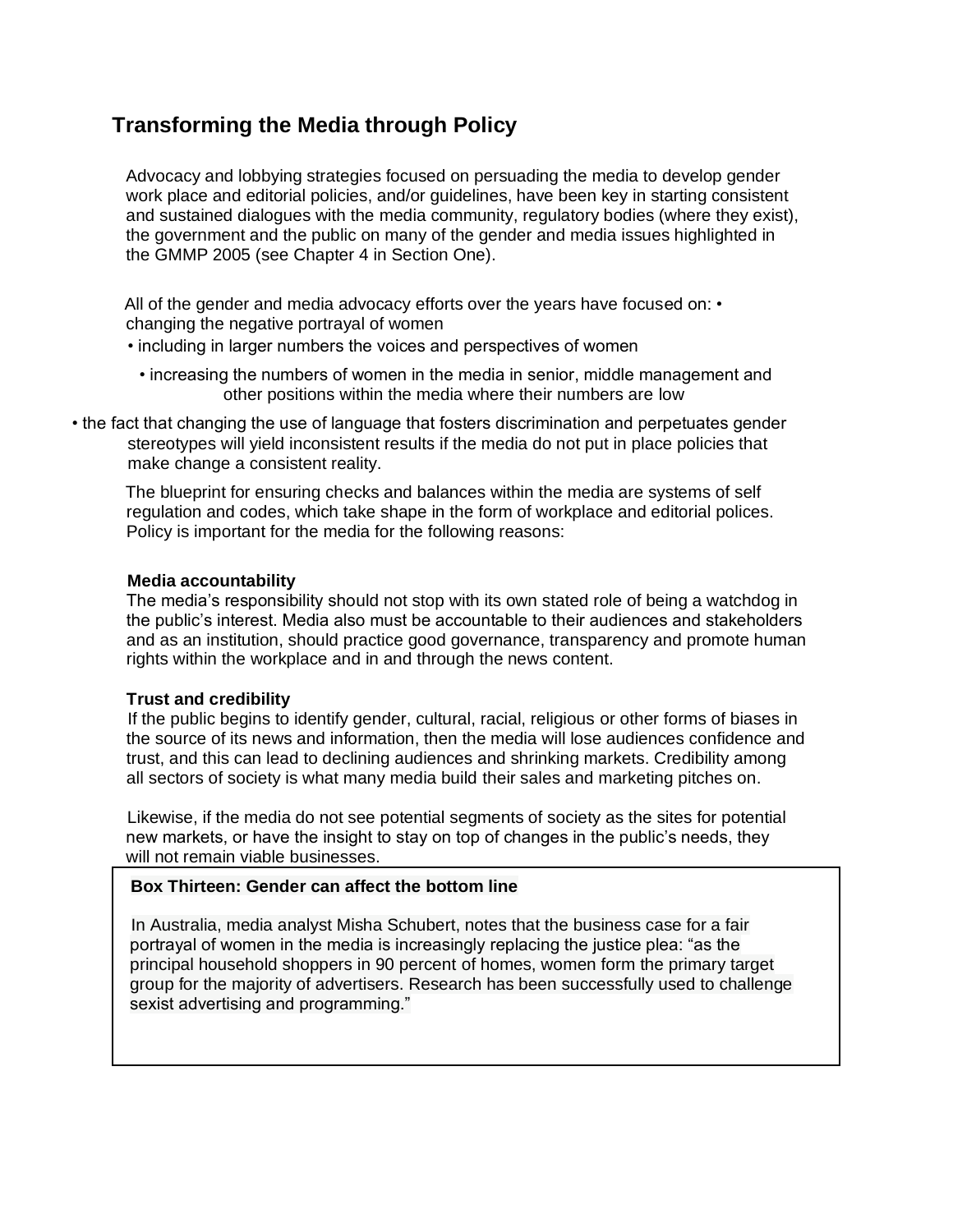Source: Report of the Gender in Media Symposium, Commission on Gender Equality, Johannesburg, September 26, 1997, quoted in Whose News? Whose Views? edited by Colleen Lowe Morna, Gender Links, 2001

**Ensuring Diversity and Equal Opportunity in the workplace and output** The media's workplace and leadership should be reflective of the society in which it operates. The media's output should also reflect this diversity. If not, the media needs mechanisms to help bring about a fundamental change.

In an article on *What the United Nations Should Do, Marginalization of Women in the Media,* Sonia Gill, the Assistant Executive Director of the Broadcasting Commission in Jamaica, argues for more media advocacy and lobbying to ensure gender is inclusive to media and communication policy development. This will require however different skills from those that traditionally have been found in activists groups, Gill says.<sup>43</sup> These new skills include:

- The ability to understand and analyze policy-making structures and to assist with the formulation of policies that encompass gender concerns.
- New research that moves beyond the existing pattern of gendered media studies, which are largely limited to descriptive assessments of the portrayal of women, to studies that relate issues identified to national media policy in a way that provides for recommendations for feasible policy amendment.
- The ability to open a dialogue with professional media associations and national regulatory bodies on setting and monitoring compliance with standards which speak to gender awareness of media entities.<sup>44</sup>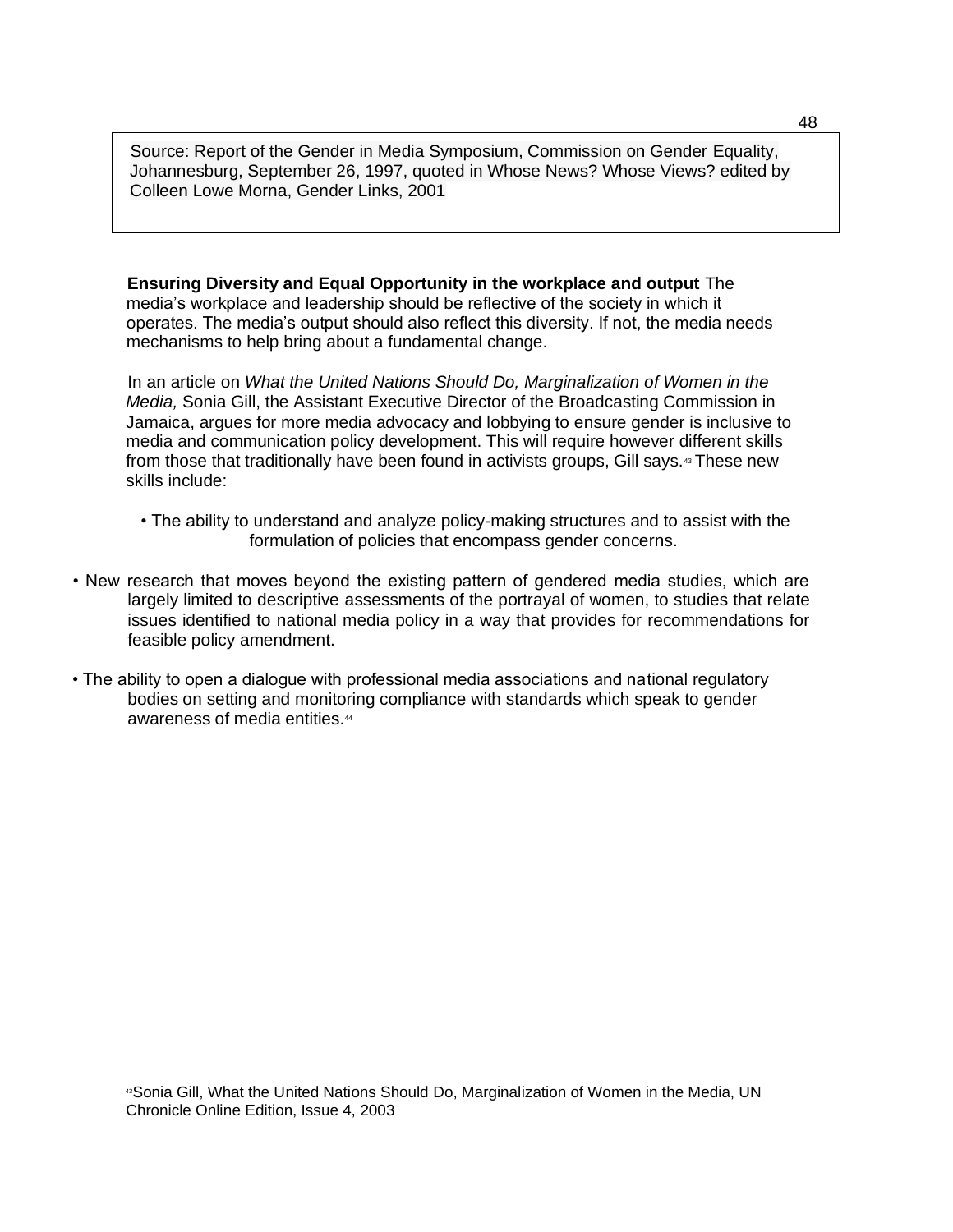<sup>44</sup> Sonia Gill, What the United Nations Should Do, Marginalization of Women in the Media, UN Chronicle Online Edition, Issue 4, 2003

#### **Activity- What policies are in place?**

Gender and media activists should do an audit of the internal and external media and communications policies, codes and guidelines that exist in their countries. Knowing what exists and what is missing can help to identify strategic areas for lobbying and advocacy initiatives. Some key questions include:

1. What does the Constitution guarantee in terms of freedom of expression and free speech?

2. Are there industry codes, guidelines and policies that guide professional standards on portrayal, language, coverage of violence, sexism in advertising, etc?

3. Do media houses have workplace and editorial polices and codes? Are these inclusive of gender? Are they published?

4. Are there regulatory bodies in place to ensure enforcement of policies, guidelines and codes?

5. Do licensing policies include gender and diversity criteria?

#### **Troubleshooting**

Like all institutions confronted with the need to change, either from the inside or externally, there will be resistance and counter-arguments from the media. Calling for a change in media policies to change the portrayals of women and men, women's limited access to expression, women's limited access to leadership and management positions within the media, among other issues, requires that gender and media activists know the issues, have their facts and figures correct, and have plenty of examples from the media to illustrate their arguments and points. This is why research, understanding the media, and engaging with the media to have allies within with whom strategies can be discussed and refined are important to any successful gender and media advocacy.

Women's Media Watch Jamaica, which has years of experience in lobbying the media on gender issues, provides several challenges in its 1998 training manual, *Whose Perspective? A guide to gender-sensitive analysis of the media*, activists are most likely to meet when lobbying the media for policy, guidelines and changes in the way they do their work. These challenges are common responses from media managers, editors, journalists and other media professionals, and the pointers offered can help to prepare activists to think of how to troubleshoot when they engage the media on gender issues.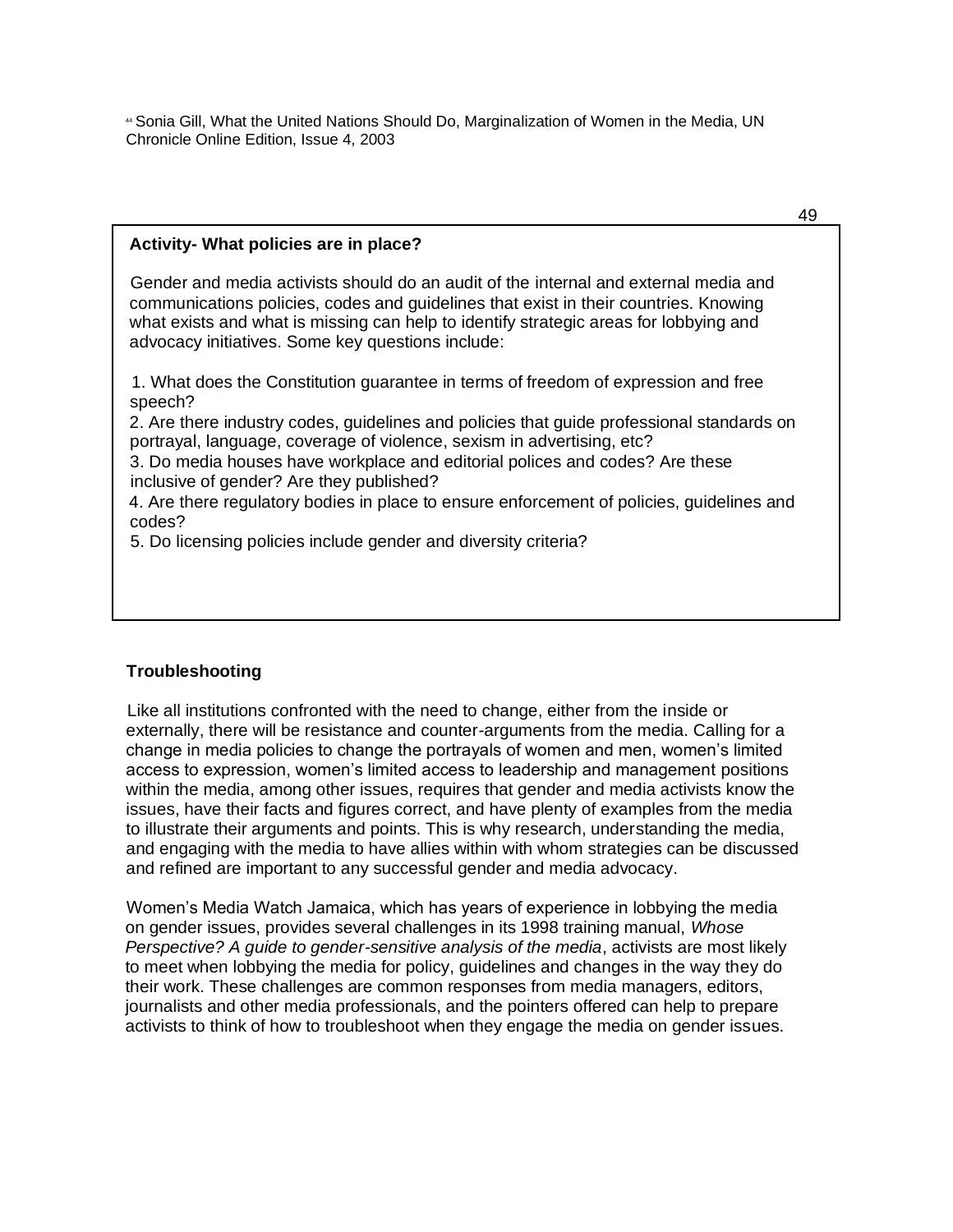**Challenge 1** – *The media does not influence behavior, people know it is not reality.*  • Advertisers spend billions of dollars a year to persuade consumers to buy products and services in the belief that ads influence consumers. Often advertisers link their products to a certain lifestyle and image.

### **Challenge 2** – *Producers of media messages do not intend the meaning that you're reading into it.*

• Think about the not so obvious effects: many messages aren't immediately evident, but after frequent viewing, we absorb their underlying meaning • Think of an example of a media image and its possible interpretations • Why are the same images used over and over? What is the cumulative effect of repeated messages? Do they create stereotypes?

#### **Challenge 3** – *The media just reflects what's going on in society.*

- The media reinforces as well as reflects stereotypes
- The media are NOT representative older women, fat women and people with disabilities are virtually absent from the mainstream media (yet all exist in the very society the media says it reflects).
	- The news is very selective. Think about what is covered, how it is covered, the time allotted to news items, the order in which they are presented
	- Who are the decision makers in the media?

#### **Challenge 4** – *Aren't men objectified in the media as well?*

• Yes, it is dehumanizing for any human being to be turned into an object. BUT men aren't objectified as often as women, or in the same way as women • The objectification of men is not as threatening, because men are a powerful group in our society

**Challenge 5** *– Using women to sell products does work, why should advertisers stop?* • The media is sometimes sensitive to issues of race. Is the same level of sensitivity shown towards sexism?

- If the media continues to demean women, half the population, what will stop it from treating other groups within society in the same way?
- Exploitation, by the media, of women's insecurities about their physical appearance, is what sells beauty products
- The media will only change if its financial interests are threatened; if viewers stop watching a program, refuse to buy a product or service
- Growing consumer awareness has on occasions led to ads being pulled out or changed. One company moved from showing women draped over tires, to highlighting the quality of the tire. Media Watch in Mauritius also has had sexist advertising removed by mobilizing public opinion and taking complaints to the advertising regulatory body in the country.

## **Challenge 6** – *This sounds like censorship – media houses and advertisers have the right to produce what they want, and I have the right to read, watch, and listen to anything.*

• Censorship is not being advocated by gender and media activists. An alternative approach is to balance responsibility and sensitivity with marketability. • Many racial stereotypes in the media have become unacceptable. • Media managers often have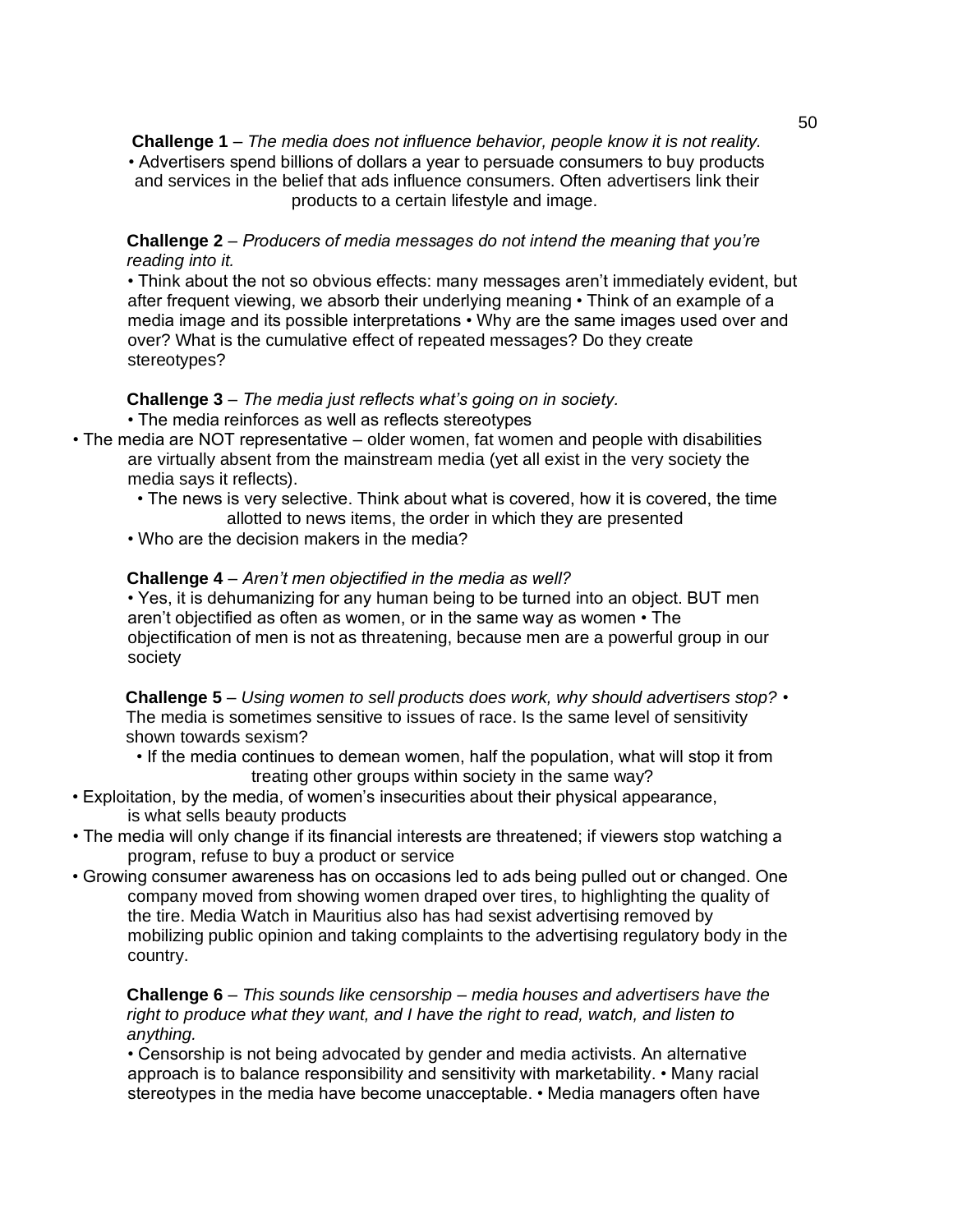considerable power over a publication's editorial content, and therefore, decide what is published.

**Challenge 7** – *Aren't the women the ones who allow themselves to be exploited by the media?*

• Women are socialized by the same media into thinking that this is the correct and acceptable thing to do

• The media often glamorizes these images, making them seem more attractive.

**Box 15: Country and Regional Experiences in Engendering Communication and Media Policy**

**CANADA** has one of the most comprehensive systems of gender and media policy, which has evolved out of a partnership between government, the media and non governmental organizations. The balance between government legislation and industry self-regulation makes this system work. (*See case study on Canadian approach*)

**AUSTRALIA's** government, through the Office on the Status of Women, initiated in 1986 a consultation with 26,000 women and found that women wanted the media to portray more realistic and positive images of women. In 1988, the government established the National Working Party on the Portrayal of Women in the Media and two working parties operated until 1993. These parties produced guidelines on sexist language, how to report on violence against women and on sexual exploitation in advertising. Changes in government however, have led to concerns among activists that many of the gains made are being reversed.

**SOUTHERN AFRICA**, where gender and media activism has taken off in the years following the publication of the 2003 Gender and Media Baseline Study (GMBS), saw in 2005 the launch of the Media Action Plan (MAP) on HIV/AIDS and Gender. MAP brings together a partnership between the media industry, civil society and the international community (UNAIDS, the PANOS Institute, for example) to improve the quality of media reporting on HIV/AIDS and gender. One of MAP's key objectives is to ensure that 80% of media institutions in the region have workplace-based and editorial policies and programs on HIV/AIDS and gender by the end of 2008. The engagement with media houses to develop these policies will begin in 2006.

Source: adapted from WACC internal reports from regional conferences on Gender and Communication Policy experiences and MAP documents for Southern Africa.

# **Case study**

**Canada - 'Enforced self-regulation' and public advocacy to transform the media**

51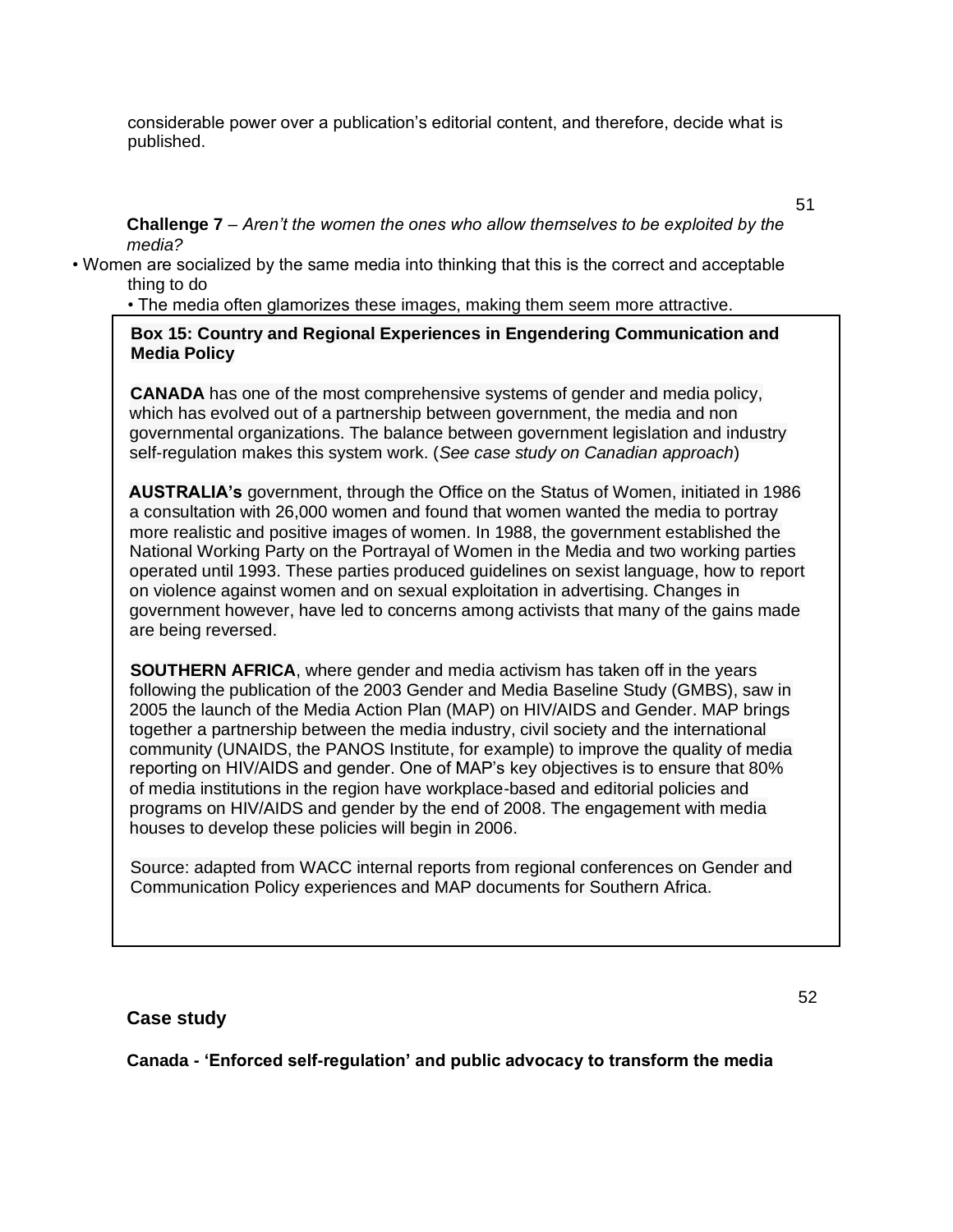Canada's approach to gender communications and media policy development is seen as a model. The Canadian system is based on government legislation and the Canadian Charter of Rights and Freedoms, which provides that "freedom of opinion and expression, including freedom of the press and other media of communication" is subject to "such reasonable limits…as can be demonstrably justified in a free and democratic society". Freedom of expression, therefore, is not defined as an absolute, opening the way for regulations and standards on program content.

The country also has several regulatory bodies created by government and private media players. These include: the Canadian Radio-Television and Telecommunications (CRTC), the agency responsible for broadcast legislation; the Canadian Broadcast Standards Council (CBSC), created by private broadcasters to promote self-regulation in programming. There also is an Advertising Standards body, the advertising Standards Council.

Therefore, Canada's policy environment is enabling for gender and media advocacy because it has:

- A communications policy that acknowledges the negative impact of a sexist media environment
- A broadcast industry which voluntarily drafted sex-role portrayal guidelines and set up its own industry watchdog to ensure that broadcasters followed the guidelines
- A regulatory body with the potential power to revoke a broadcast licence if sex role codes and guidelines are not followed.

Media Watch, Canada, the first organization set up with the aim of eliminating sexism in media content promotes change through activities grouped into three broad programs – **Advocacy, Education and Research**.

**Advocacy** – the public advocacy program encourages the general public to actively take part in shaping their media environment, because the media does care about what their audiences think;

**Education** – this program makes people aware of how the media operates by building media literacy among the consumers of media and the training of public speakers on media literacy issues; Media Watch trains volunteers as public speakers on media literacy issues. Empowering consumers to critically analyze the media environment and advocate for change is an effective means to bring about change.

**Research** - regular studies of both media content and audience opinion are commissioned, and the findings are used to lobby the media industry. Media Watch views research as an important tool in successful lobbying. The results of research studies helped ensure that gender equity language was included in legislation and guidelines. The gender and media advocacy group uses research to strengthen its arguments with the media industry. Besides media monitoring and other research techniques such as content analysis, Media Watch also conducts audience research. A